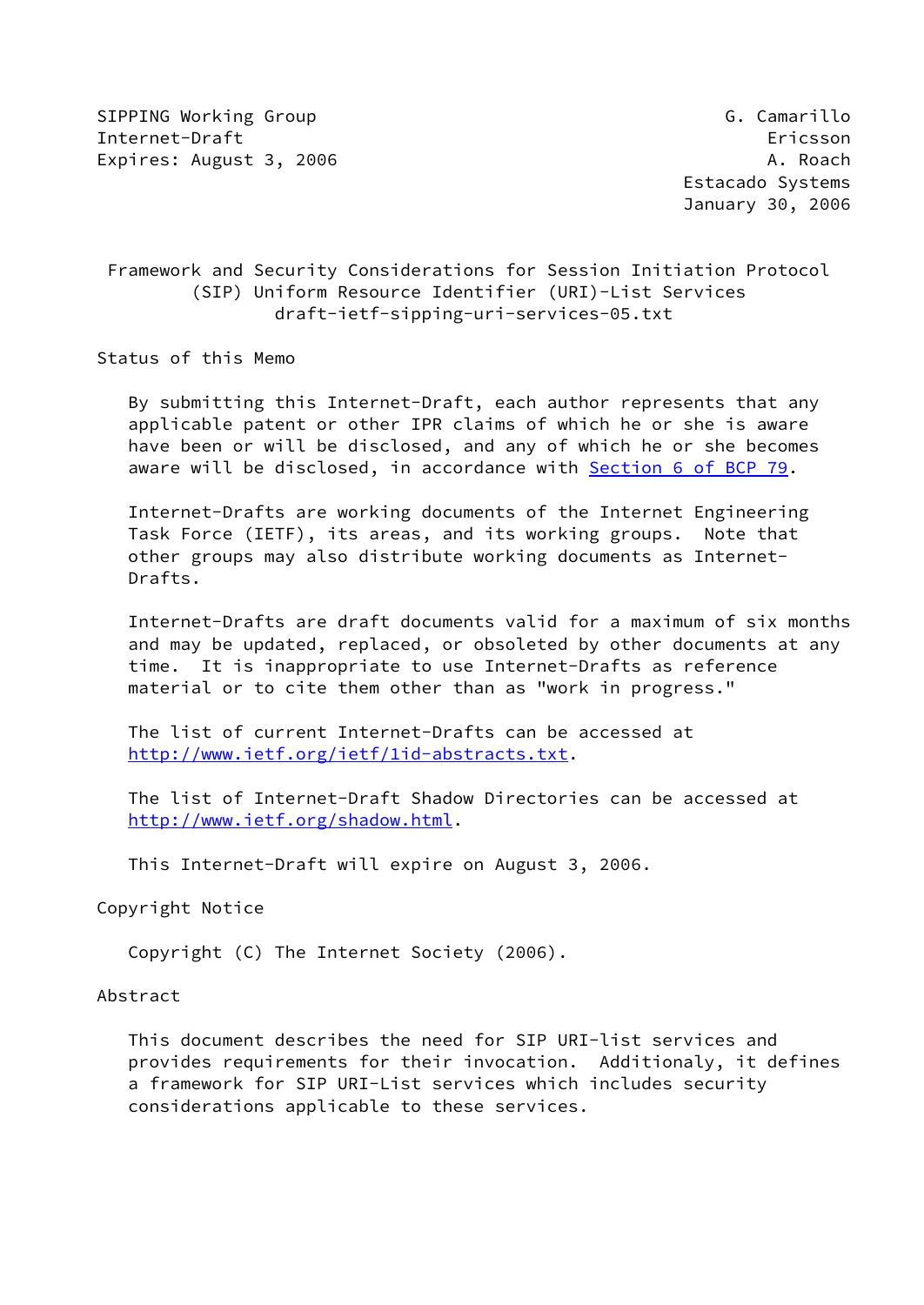| Internet-Draft             | Framework for SIP-URI Services                    |  | January 2006 |  |                  |
|----------------------------|---------------------------------------------------|--|--------------|--|------------------|
| Table of Contents          |                                                   |  |              |  |                  |
| $\mathbf{\underline{1}}$ . |                                                   |  |              |  | $\overline{3}$   |
| 2.                         |                                                   |  |              |  | $\overline{3}$   |
| 3.                         |                                                   |  |              |  | $\overline{4}$   |
| 3.1.                       | Requirements for URI-List Services Using          |  |              |  |                  |
|                            | Request-Contained Lists                           |  |              |  | $\overline{4}$   |
| 3.2.                       | General Requirements for URI-List Services        |  |              |  | $\overline{4}$   |
|                            |                                                   |  |              |  | $\overline{4}$   |
| 4.1.                       | Carrying URI-Lists in SIP                         |  |              |  | $\overline{4}$   |
| 4.2.                       | Processing of URI-Lists                           |  |              |  | $\frac{5}{2}$    |
| 4.3.                       |                                                   |  |              |  | $\overline{5}$   |
|                            |                                                   |  |              |  | $\underline{6}$  |
| 5.1.                       | List Integrity and Confidentiality $\dots$        |  |              |  | $6 \overline{6}$ |
| 5.2.                       | Amplification Attacks                             |  |              |  | 6                |
| 5.3.                       |                                                   |  |              |  | 8                |
| 6.                         |                                                   |  |              |  | 8                |
| $\mathbf{I}$ .             |                                                   |  |              |  |                  |
| 8.                         |                                                   |  |              |  |                  |
| 8.1.                       |                                                   |  |              |  |                  |
| 8.2.                       | Informational References 9                        |  |              |  |                  |
|                            |                                                   |  |              |  |                  |
|                            | Intellectual Property and Copyright Statements 12 |  |              |  |                  |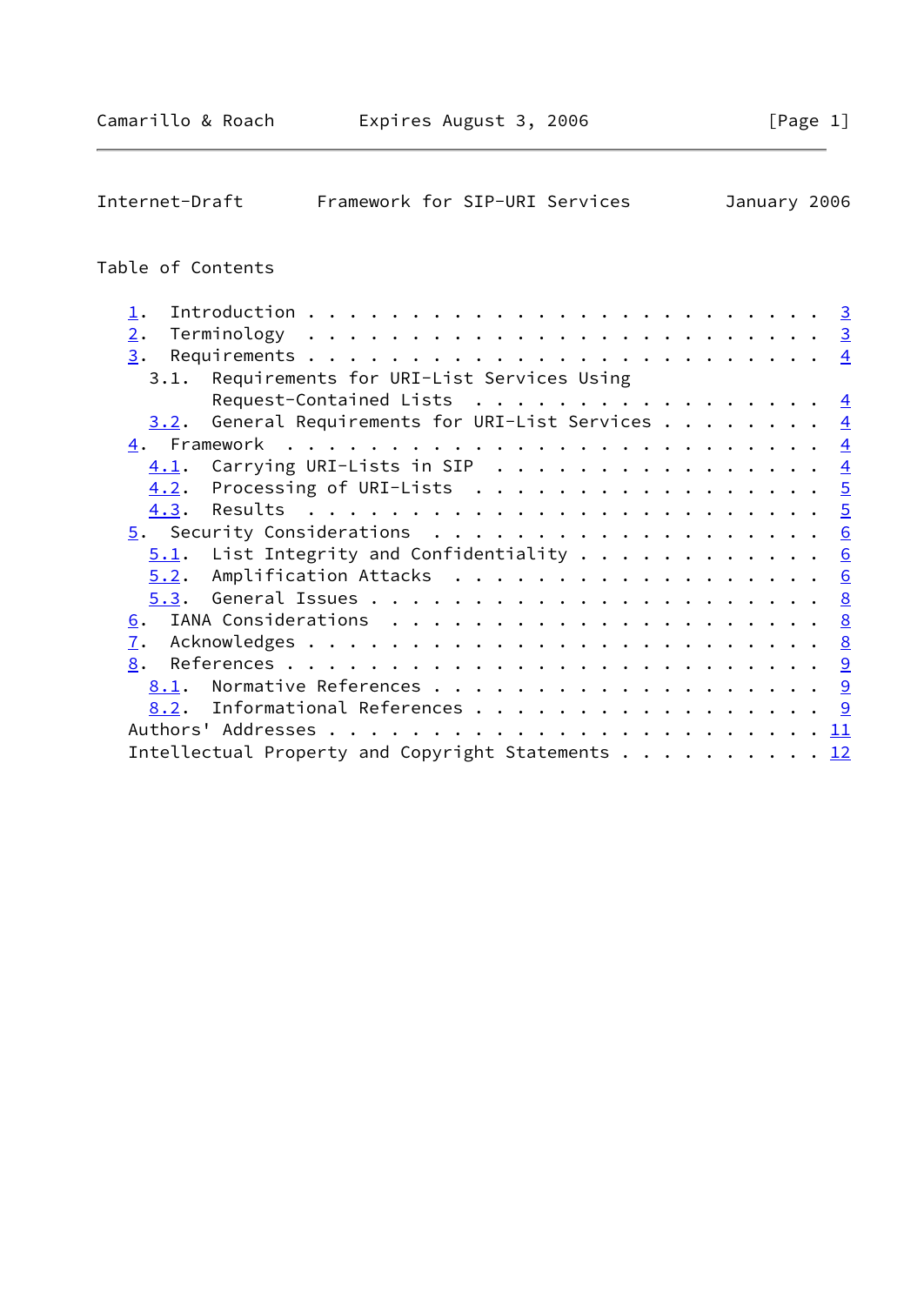|  | Camarillo & Roach |  |  |  |  |
|--|-------------------|--|--|--|--|
|--|-------------------|--|--|--|--|

Expires August 3, 2006 [Page 2]

<span id="page-2-1"></span>Internet-Draft Framework for SIP-URI Services January 2006

#### <span id="page-2-0"></span>[1](#page-2-0). Introduction

Some applications require that, at a given moment, a SIP  $[3]$  UA (User Agent) performs a similar transaction with a number of remote UAs. For example, an instant messaging application that needs to send a particular message (e.g., "Hello folks") to n receivers needs to send n MESSAGE requests; one to each receiver.

When the transacton that needs to be repeated consists of a large request, or the number of recipients is high, or both, the access network of the UA needs to carry a considerable amount of traffic. Completing all the transactions on a low-bandwidth access would require a long time. This is unacceptable for a number of applications.

 A solution to this problem consists of introducing URI-list services in the network. The task of a SIP URI-list service is to receive a request that contains or references a URI-list (i.e., a list of one or more URIs) and send a number of similar requests to the destinations in this list. Once the requests are sent, the URI-list service typically informs the UA about their status. Effectively, the URI-list service behaves as a B2BUA (Back-To-Back-User-Agent).

 A given URI-list service can take as an input a URI-list contained in the SIP request sent by the client or an external URI-list (e.g., the Request-URI is a SIP URI which is associated with a URI-list at the server). External URI-lists are typically set up using out-of-band mechanisms (e.g., XCAP  $[9]$  $[9]$ ). An example of a URI-list service for SUBSCRIBE requests that uses stored URI-lists is described in  $[5]$  $[5]$ .

 The Advanced Instant Messaging Requirements for SIP [\[6](#page-9-7)] mentions the need for request-contained URI-list services for MESSAGE transactions:

 "REQ-GROUP-3: It MUST be possible for a user to send to an ad-hoc group, where the identities of the recipients are carried in the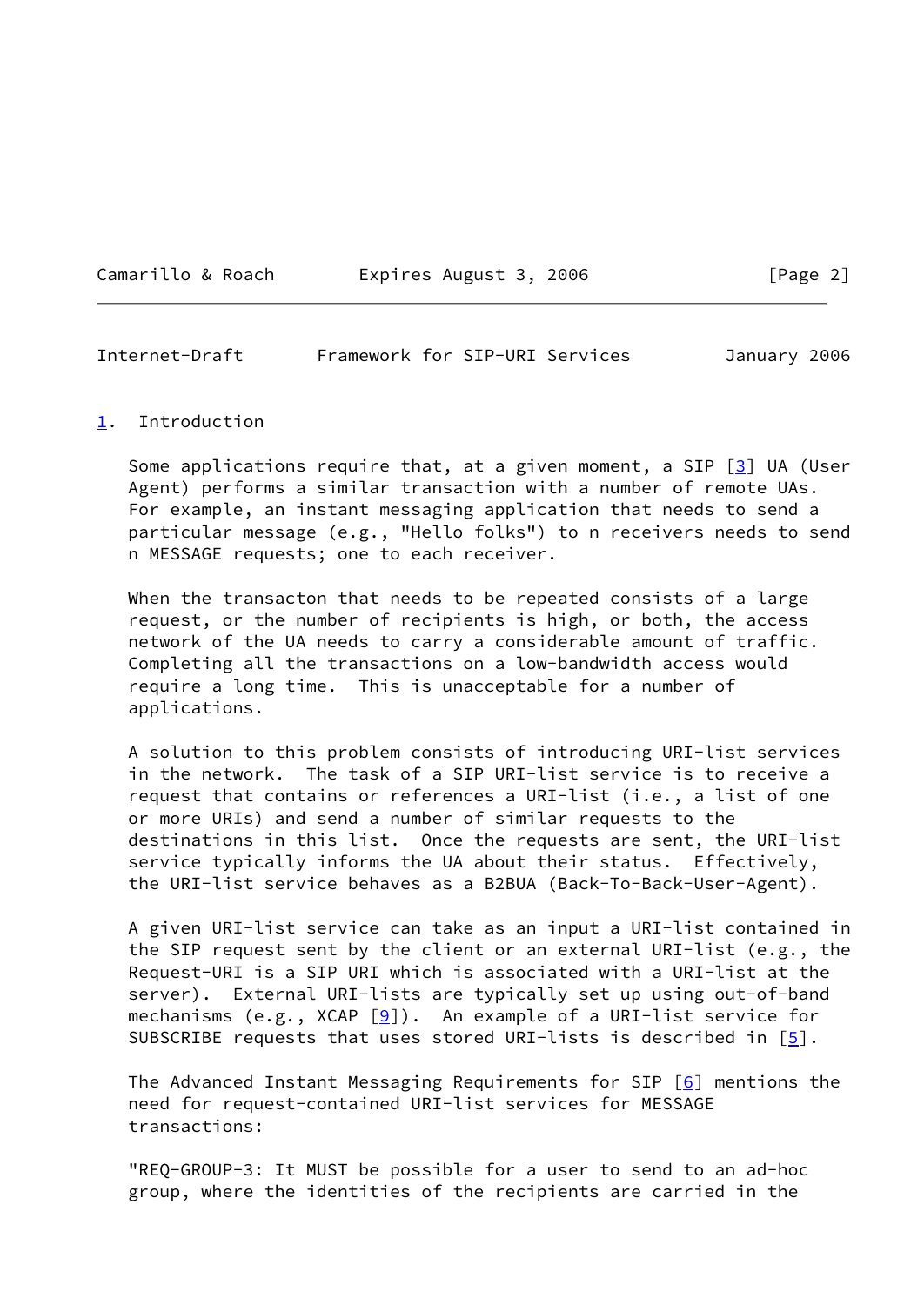message itself."

 The remainder of this document provides requirements and a framework for URI-list services using request-contained URI-lists, external URI-lists, or both.

<span id="page-3-0"></span>[2](#page-3-0). Terminology

 In this document, the key words "MUST", "MUST NOT", "REQUIRED", "SHALL", "SHALL NOT", "SHOULD", "SHOULD NOT", "RECOMMENDED", "NOT RECOMMENDED", "MAY", and "OPTIONAL" are to be interpreted as

| Camarillo & Roach | Expires August 3, 2006 | [Page 3] |
|-------------------|------------------------|----------|
|-------------------|------------------------|----------|

<span id="page-3-2"></span>Internet-Draft Framework for SIP-URI Services January 2006

described in  $\underline{BCP}$  14, [RFC 2119](https://datatracker.ietf.org/doc/pdf/rfc2119) [[1\]](#page-9-8) and indicate requirement levels for compliant implementations.

#### <span id="page-3-1"></span>[3](#page-3-1). Requirements

[Section 3.1](#page-3-4) discusses requirements that only apply to URI-list services that use request-contained lists and [Section 3.2](#page-3-3) discusses requirements that also apply services using external lists.

- <span id="page-3-4"></span>[3.1](#page-3-4). Requirements for URI-List Services Using Request-Contained Lists
	- REQ 1: The URI-list service invocation mechanism MUST allow the invoker to provide a list of destination URIs to the URI-list service.
	- REQ 2: The invocation mechanism SHOULD NOT require more than one RTT (Round-Trip Time).
- <span id="page-3-3"></span>[3.2](#page-3-3). General Requirements for URI-List Services
	- GEN 1: A URI-list service MAY include services beyond sending requests to the URIs in the URI-list. That is, URI-list services can be modelled as application servers. For example, a URI-list service handling INVITE requests may behave as a conference server and perform media mixing for all the participants.
	- GEN 2: The interpretation of the meaning of the URI-list sent by the invoker MUST be at the discretion of the application to which the list is sent.
	- GEN 3: It MUST be possible for the invoker to find out about the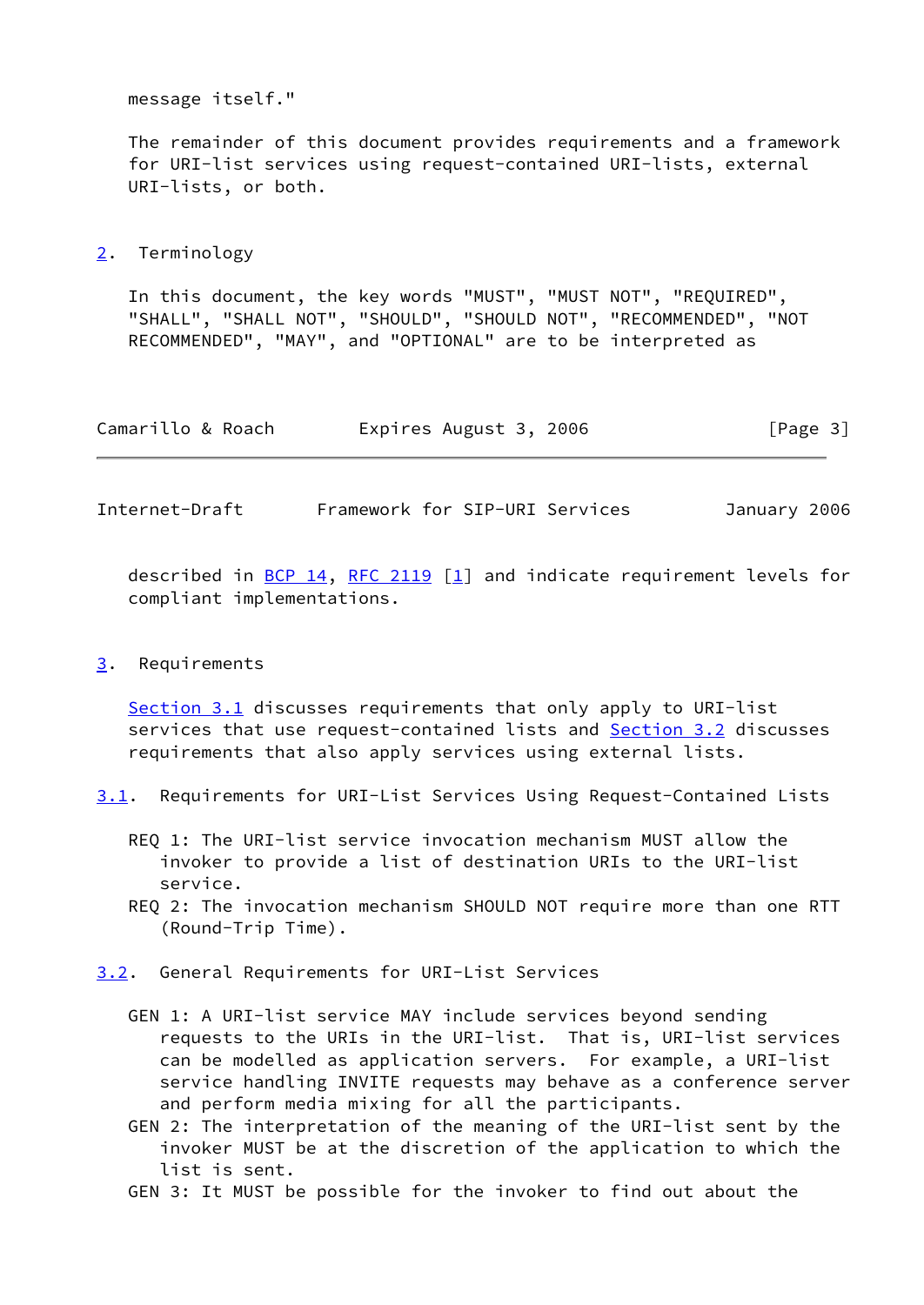result of the operations performed by the URI-list service with the URI-list. An invoker may, for instance, be interested in the status of the transactions initiated by the URI-list service. GEN 4: URI-list services MUST NOT send requests to any destination without authenticating the invoker.

#### <span id="page-4-0"></span>[4](#page-4-0). Framework

 This framework is not restricted to application servers that only provide request fan-out services. Per GEN 1, this framework also deals with application servers that provide a particular service that includes a request fan-out (e.g., a conference server that INVITEs several participants which are chosen by a user agent).

<span id="page-4-1"></span>[4.1](#page-4-1). Carrying URI-Lists in SIP

 The requirements that relate to URI-list services that use request contained lists identify the need for a mechanism to provide a SIP

| Camarillo & Roach | Expires August 3, 2006 | [Page 4] |
|-------------------|------------------------|----------|
|-------------------|------------------------|----------|

<span id="page-4-2"></span>

| Internet-Draft |  |  | Framework for SIP-URI Services | January 2006 |  |
|----------------|--|--|--------------------------------|--------------|--|
|----------------|--|--|--------------------------------|--------------|--|

 URI-list service with a URI-list in a single RTT. We define a new disposition type [\[2\]](#page-9-9) for the Content-Disposition header field: recipient-list. Both requests and responses MAY carry recipient-list bodies. Bodies whose disposition type is recipient-list carry a list of URIs that contains the final recipients of the requests to be generated by a URI-list service.

 The default format for recipient-list bodies is service specific. So, URI-list services specifications MUST specify a default format for recipient-list bodies used within a particular service. In any case, clients SHOULD NOT include any particular URI more than once in a given URI-list.

 A UA server receiving a request with more than one recipient-list body parts (e.g., each body part using a different URI-list format) MUST behave as if it had received a single URI-list which contains all the URIs present in the different body parts.

 A UA server receiving a recipient-list URI-list which contains a URI more than once MUST behave as if that URI appeared in the URI-list only once. The UA server uses the comparison rules specific to the URI scheme of each of the URIs in the URI-list to determine if there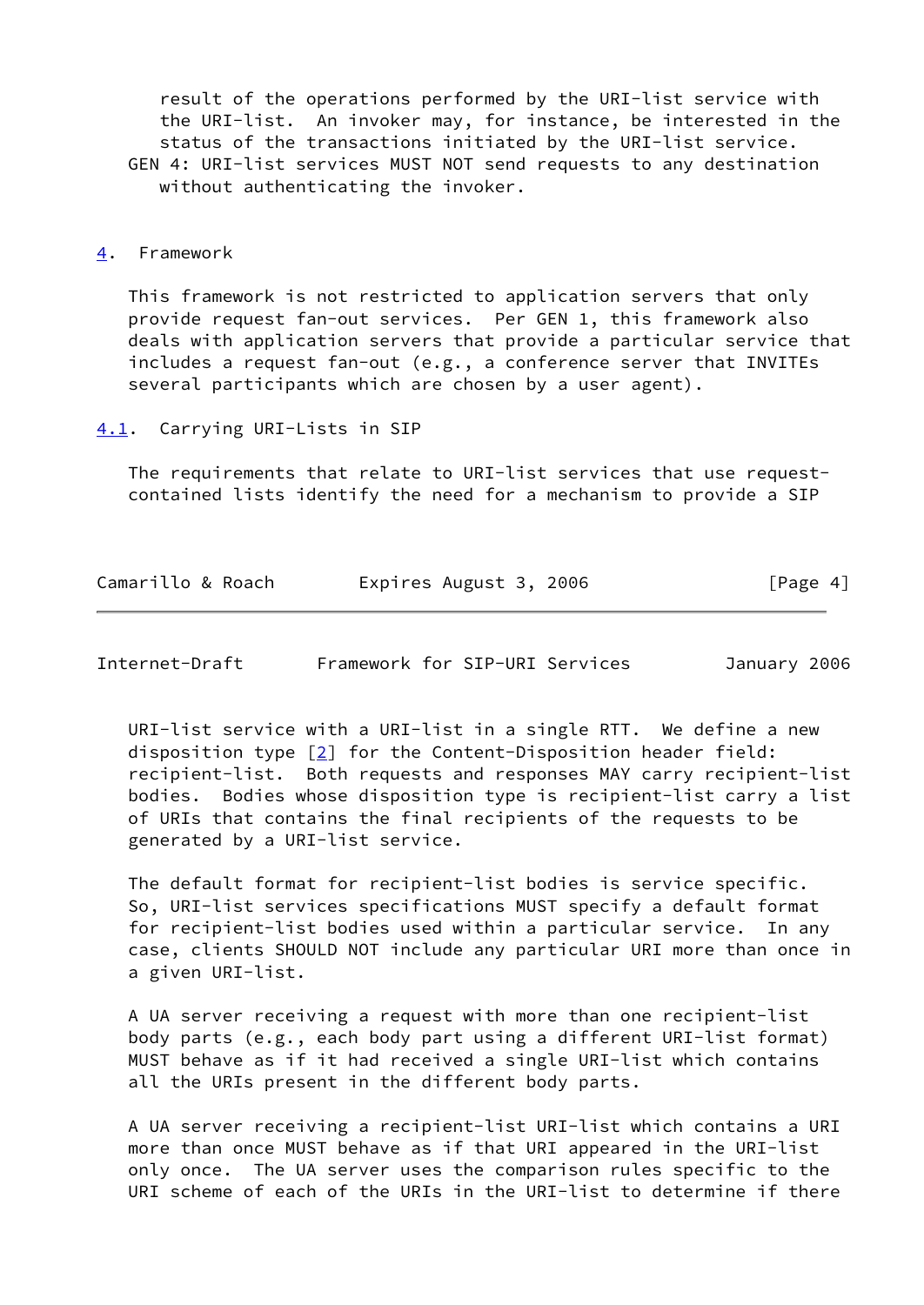is any URI which appears more than once.

 The way a UA server receiving a URI-list interprets it is service specific, as described in [Section 4.2](#page-5-0).

<span id="page-5-0"></span>[4.2](#page-5-0). Processing of URI-Lists

 According to GEN 1 and GEN 2, URI-list services can behave as application servers. That is, taking a URI-list as an input, they can provide arbitrary services. So, the interpretation of the URI list by the server depends on the service to be provided. For example, for a conference server, the URIs in the list may identify the initial set of participants. On the other hand, for a server dealing with MESSAGEs, the URIs in the list may identify the recipients of an instant message.

 At the SIP level, this implies that the behavior of application servers receiving requests with URI-lists SHOULD be specified on a per service basis. Examples of such specifications are  $[10]$  for INVITE,  $[11]$  for REFER,  $[12]$  for MESSAGE, and  $[13]$  $[13]$  for SUBSCRIBE.

<span id="page-5-1"></span>[4.3](#page-5-1). Results

 According to GEN 3, user agents should have a way to obtain information about the operations performed by the application server. Since these operations are service specific, the way user agents are

| Camarillo & Roach | Expires August 3, 2006 | [Page 5] |
|-------------------|------------------------|----------|
|                   |                        |          |

<span id="page-5-3"></span>Internet-Draft Framework for SIP-URI Services January 2006

 kept informed is also service specific. For example, a user agent establishing an adhoc conference with an INVITE with a URI-list may discover which participants were successfully brought in into the conference by using the conference package  $[8]$  $[8]$ .

#### <span id="page-5-2"></span>[5](#page-5-2). Security Considerations

 Security plays an important role in the implementation of any URI list service. In fact, it is the most important common area across all types of URI-list services.

 By definition, a URI-list service takes one request in and sends a potentially large number of them out. Attackers may attempt to use URI-list services as traffic amplifiers to launch DoS (Denial of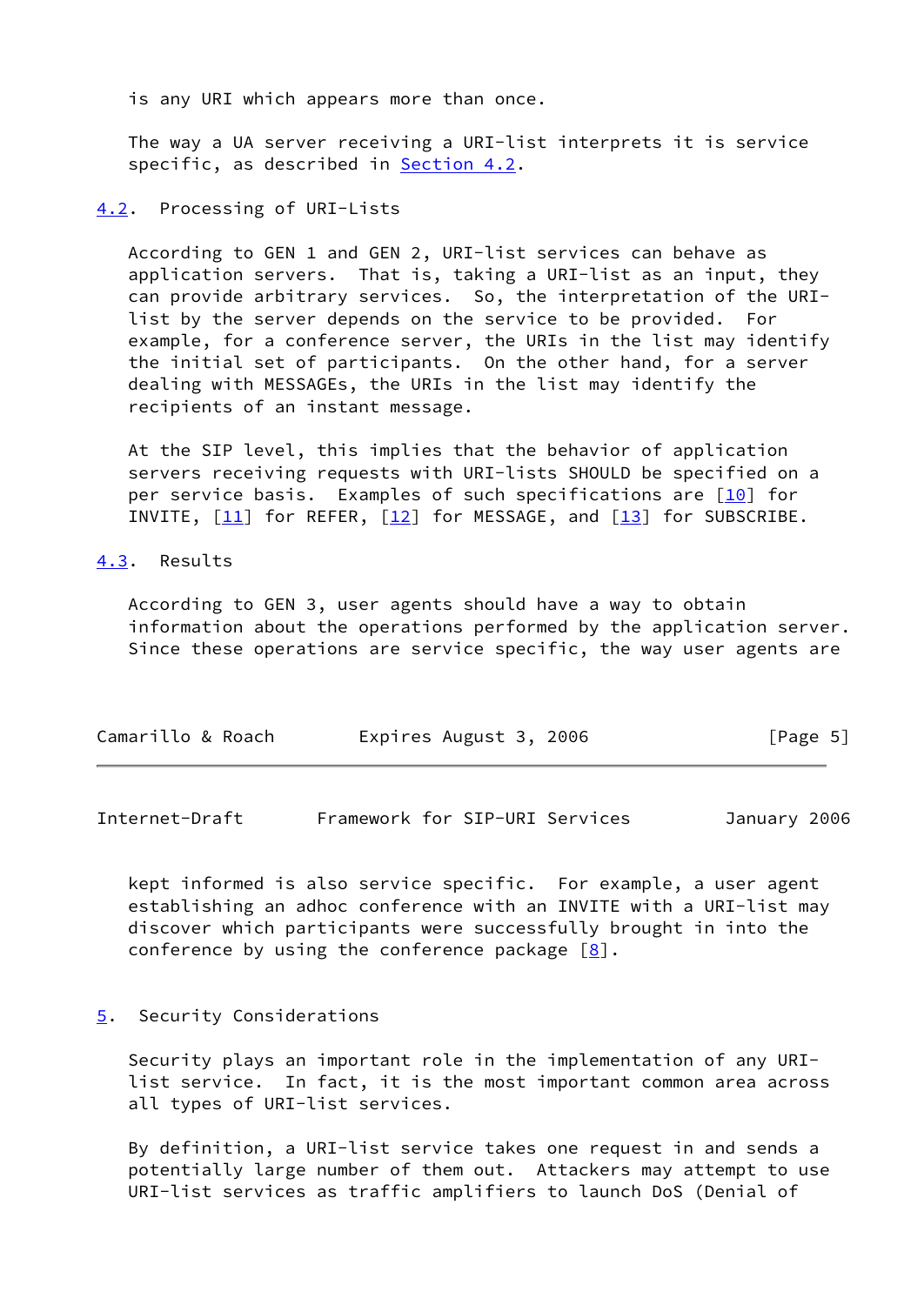Service) attacks. This section provides guidelines to avoid these attacks.

<span id="page-6-0"></span>[5.1](#page-6-0). List Integrity and Confidentiality

 Attackers may attempt to modify URI-lists sent from clients to servers. This would cause a different behavior at the server than expected by the client (e.g., requests being sent to different recipients as the ones specified by the client). To prevent this attack, clients SHOULD integrity protect URI-lists using mechanisms such as S/MIME, which can also provide URI-list confidentiality if needed.

<span id="page-6-1"></span>[5.2](#page-6-1). Amplification Attacks

 URI-list services take a request in and send a potentially large number of them out. Given that URI-list services are typically implemented on top of powerful servers with high-bandwidth access links, we should be careful to keep attackers from using them as amplification tools to launch DoS (Denial of Service) attacks.

 Attackers may attempt to send a URI-list containing URIs whose host parts route to the victims of the DoS attack. These victims do not need to be SIP nodes; they can be non-SIP endpoints or even routers. If this attack is successful, the result is that an attacker can flood with traffic a set of nodes, or a single node, without needing to generate a high volume of traffic itself.

 Note, in any case, that this problem is not specific to SIP URI list services; it also appears in scenarios which relate to multihoming where a server needs to contact a set of IP addresses provided by a client (e.g., an SCTP  $[4]$  $[4]$  endpoint using HEARTBEATs to check the status of the IP addresses provided by its peer at

| Camarillo & Roach | Expires August 3, 2006 | [Page 6] |
|-------------------|------------------------|----------|
|-------------------|------------------------|----------|

Internet-Draft Framework for SIP-URI Services January 2006

association establishment).

 There are several measures that need to be taken to prevent this type of attack. The first one is keeping unauthorized users from using URI-list services. So, URI-list services MUST NOT perform any request explosion for an unauthorized user. URI-list services MUST authenticate users and check whether they are authorized to request the service before performing any request fan-out.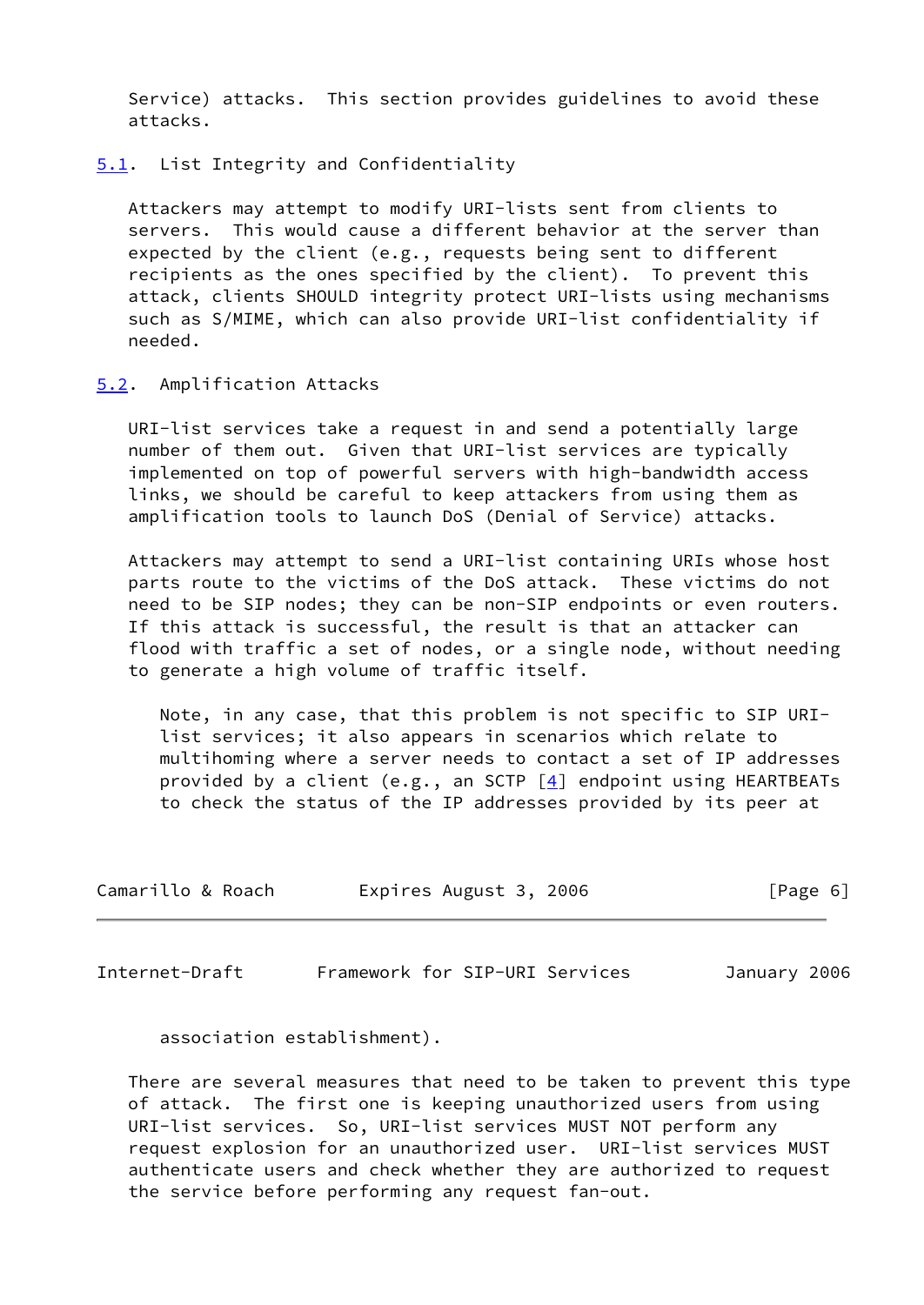Note that the risk of this attack also exists when a client uses stored URI-lists. Application servers MUST use authentication and authorization mechanisms with equivalent security properties when dealing with stored and request-contained URI-lists.

 Even though the previous rule keeps unauthorized users from using URI-list services, authorized users may still launch attacks using a these services. To prevent these attacks, we introduce the concept of opt-in lists. That is, URI-list services should not allow a client to place a user (identified by his or her URI) in a URI-list unless the user has previously agreed to be placed in such a URI list. So, URI-list services MUST NOT send a request to a destination which has not agreed to receive requests from the URI-list service beforehand. Users can agree to receive requests from a URI-list service in several ways, such as filling a web page, sending an email, signing a contract, or using the Framework for Consent-Based Communications in SIP  $\lceil 14 \rceil$  (whose requirements are discussed in [\[15\]](#page-10-4)). Additionally, users MUST be able to further describe the requests they are willing to receive. For example, a user may only want to receive requests from a particular URI-list service on behalf of a particular user. Effectively, these rules make URI-lists used by URI-list services opt-in lists.

 When a URI-list service receives a request with a URI-list from a client, the URI-list service checks whether all the destinations have agreed beforehand to receive requests from the service on behalf of this client. If the URI-list has permission to send requests to all of the targets in the request, it does so. If not, the behavior of the URI-list service is service specific. It may only send requests to the targets it has permissions for or it may not send any request at all.

The Framework for Consent-Based Communications in SIP  $[14]$  $[14]$  specifies a means for the URI-list service to inform the client that some permissions were missing and how to request them.

Camarillo & Roach **Expires August 3, 2006** [Page 7]

<span id="page-7-0"></span>Internet-Draft Framework for SIP-URI Services January 2006

Note that the mechanism used to obtain permissions should not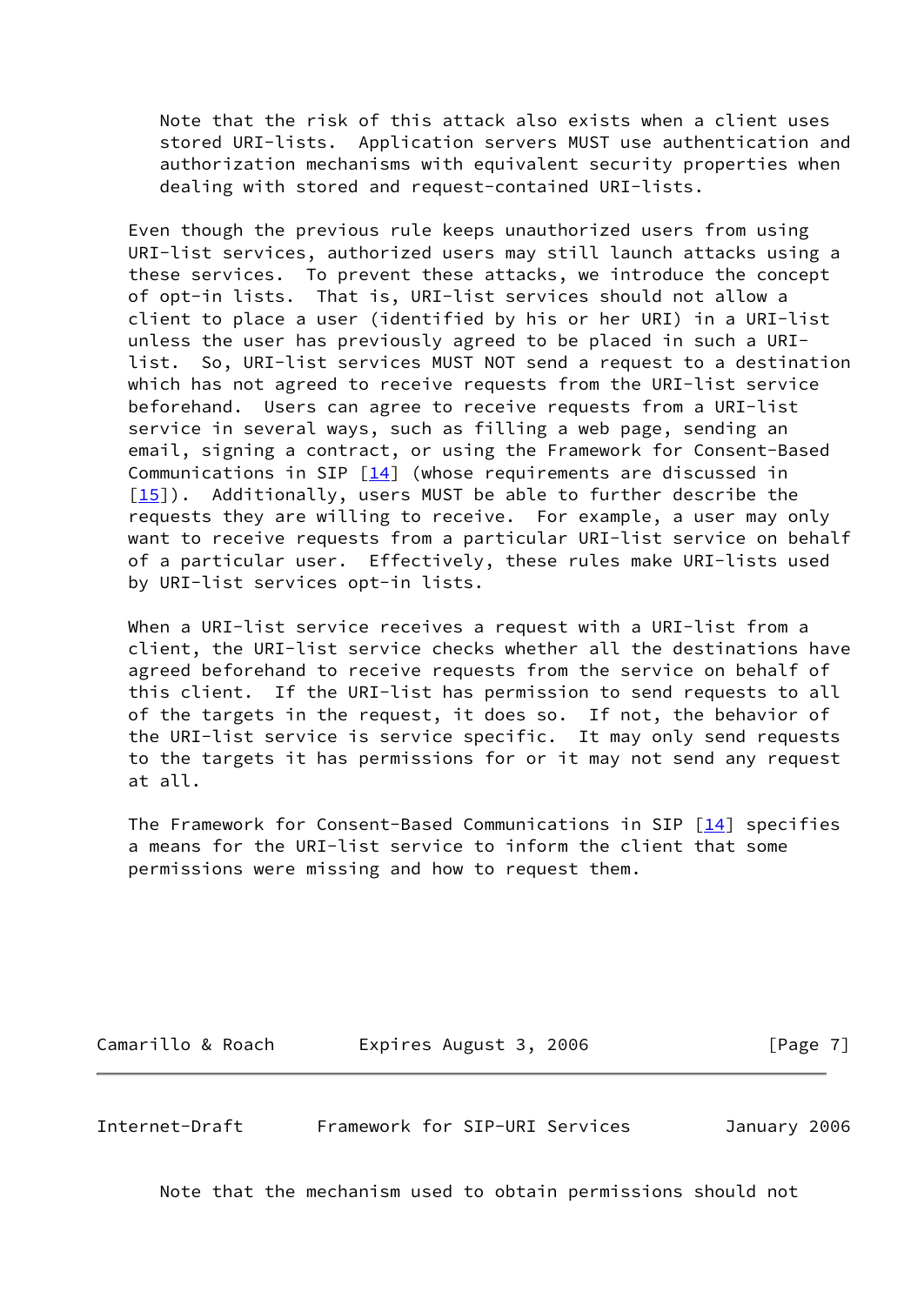create opportunities to launch DoS amplification attacks. These attacks would be possible if, for instance, the URI-list service automatically contacted the full set of targets for which it did not have permissions in order to request permissions. The URI list service would be receiving one SIP request and sending out a number of authorization request messages. The Framework for Consent-Based Communications in SIP [\[14](#page-10-3)] avoids this type of attack by having the client generate roughly the same amount of traffic towards the URI-list service as the service generates towards the destinations.

 In order to have an interoperable way to meet the requirements related to opt-in lists described in this section, URI-list services MUST implement, and SHOULD use, The Framework for Consent-Based Communications in SIP  $[14]$  $[14]$ .

# <span id="page-8-0"></span>[5.3](#page-8-0). General Issues

 URI-list services MAY have policies that limit the number of URIs in the lists they accept, as a very long list could be used in a denial of service attack to place a large burden on the URI-list service to send a large number of SIP requests.

 The general requirement GEN 4, which states that URI-list services need to authenticate their clients, and the previous rules apply to URI-list services in general. In addition, specifications dealing with individual methods MUST describe the security issues that relate to each particular method.

## <span id="page-8-1"></span>[6](#page-8-1). IANA Considerations

 This document defines a new Content-Disposition header field disposition type (recipient-list) in [Section 4.1](#page-4-1). This value should be registered in the IANA registry for Mail Content Disposition Values and Parameters with the following description:

recipient-list the body contains a list of URIs

## <span id="page-8-2"></span>[7](#page-8-2). Acknowledges

 Duncan Mills and Miguel A. Garcia-Martin supported the idea of 1 to n MESSAGEs. Jon Peterson, Dean Willis, and Jonathan Rosenberg provided useful comments.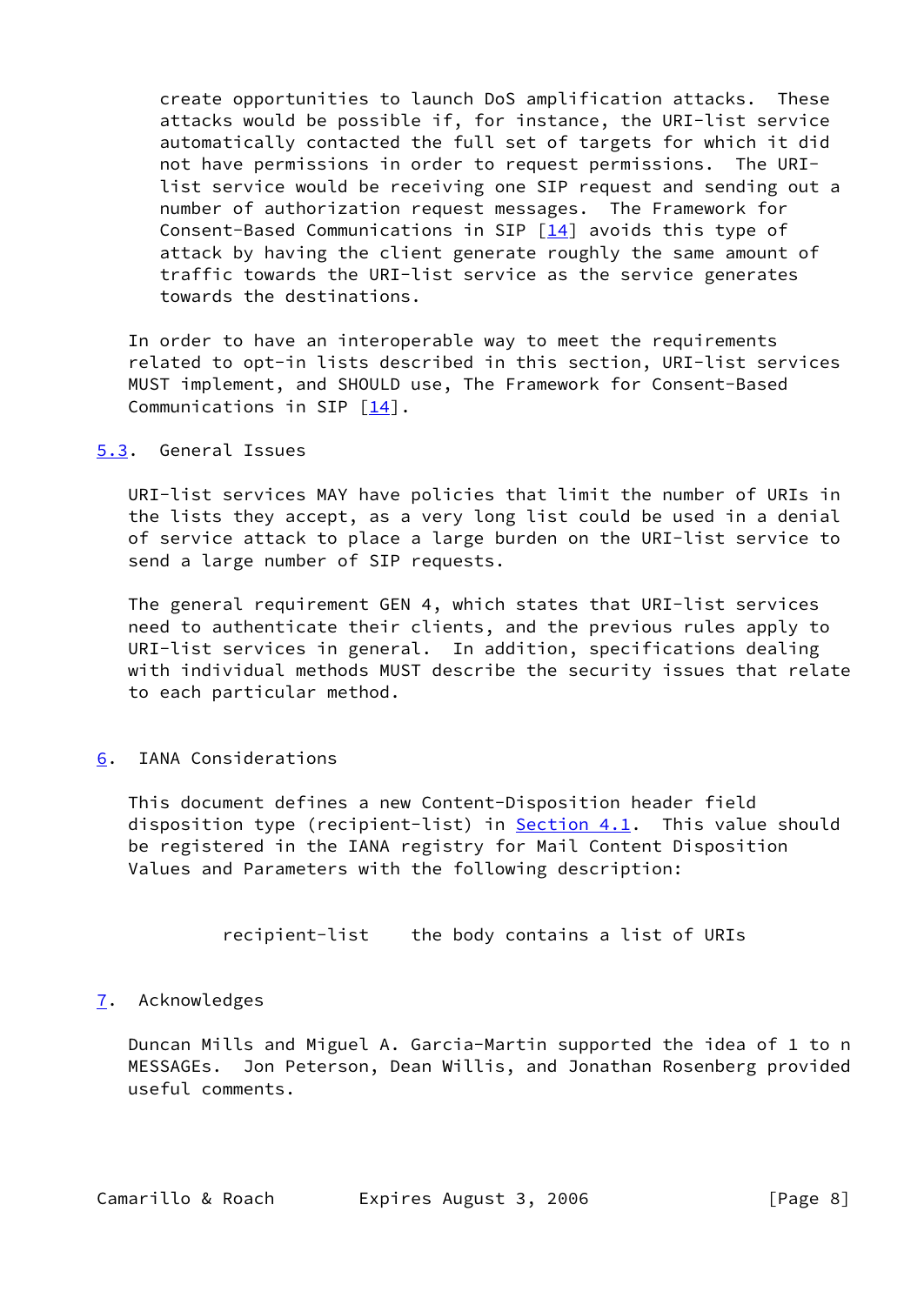- <span id="page-9-1"></span><span id="page-9-0"></span>[8](#page-9-0). References
- <span id="page-9-9"></span><span id="page-9-8"></span><span id="page-9-2"></span>[8.1](#page-9-2). Normative References
	- [1] Bradner, S., "Key words for use in RFCs to Indicate Requirement Levels", [BCP 14](https://datatracker.ietf.org/doc/pdf/bcp14), [RFC 2119](https://datatracker.ietf.org/doc/pdf/rfc2119), March 1997.
	- [2] Troost, R., Dorner, S., and K. Moore, "Communicating Presentation Information in Internet Messages: The Content- Disposition Header Field", [RFC 2183](https://datatracker.ietf.org/doc/pdf/rfc2183), August 1997.
	- [3] Rosenberg, J., Schulzrinne, H., Camarillo, G., Johnston, A., Peterson, J., Sparks, R., Handley, M., and E. Schooler, "SIP: Session Initiation Protocol", [RFC 3261,](https://datatracker.ietf.org/doc/pdf/rfc3261) June 2002.
- <span id="page-9-12"></span><span id="page-9-11"></span><span id="page-9-10"></span><span id="page-9-7"></span><span id="page-9-6"></span><span id="page-9-5"></span><span id="page-9-4"></span><span id="page-9-3"></span>[8.2](#page-9-3). Informational References
	- [4] Bradner, S., "A Proposal for an MOU-Based ICANN Protocol Support Organization", [RFC 2690](https://datatracker.ietf.org/doc/pdf/rfc2690), September 1999.
	- [5] Roach, A., Rosenberg, J., and B. Campbell, "A Session Initiation Protocol (SIP) Event Notification Extension for Resource Lists", [draft-ietf-simple-event-list-07](https://datatracker.ietf.org/doc/pdf/draft-ietf-simple-event-list-07) (work in progress), January 2005.
	- [6] Rosenberg, J., "Advanced Instant Messaging Requirements for the Session Initiation Protocol (SIP)", [draft-rosenberg-simple-messaging-requirements-01](https://datatracker.ietf.org/doc/pdf/draft-rosenberg-simple-messaging-requirements-01) (work in progress), February 2004.
	- [7] Peterson, J. and C. Jennings, "Enhancements for Authenticated Identity Management in the Session Initiation Protocol (SIP)", [draft-ietf-sip-identity-06](https://datatracker.ietf.org/doc/pdf/draft-ietf-sip-identity-06) (work in progress), October 2005.
	- [8] Rosenberg, J., "A Session Initiation Protocol (SIP) Event Package for Conference State", [draft-ietf-sipping-conference-package-12](https://datatracker.ietf.org/doc/pdf/draft-ietf-sipping-conference-package-12) (work in progress), July 2005.
	- [9] Rosenberg, J., "The Extensible Markup Language (XML) Configuration Access Protocol (XCAP)", [draft-ietf-simple-xcap-08](https://datatracker.ietf.org/doc/pdf/draft-ietf-simple-xcap-08) (work in progress), October 2005.
	- [10] Camarillo, G. and A. Johnston, "Conference Establishment Using Request-Contained Lists in the Session Initiation Protocol (SIP)", [draft-ietf-sipping-uri-list-conferencing-04](https://datatracker.ietf.org/doc/pdf/draft-ietf-sipping-uri-list-conferencing-04) (work in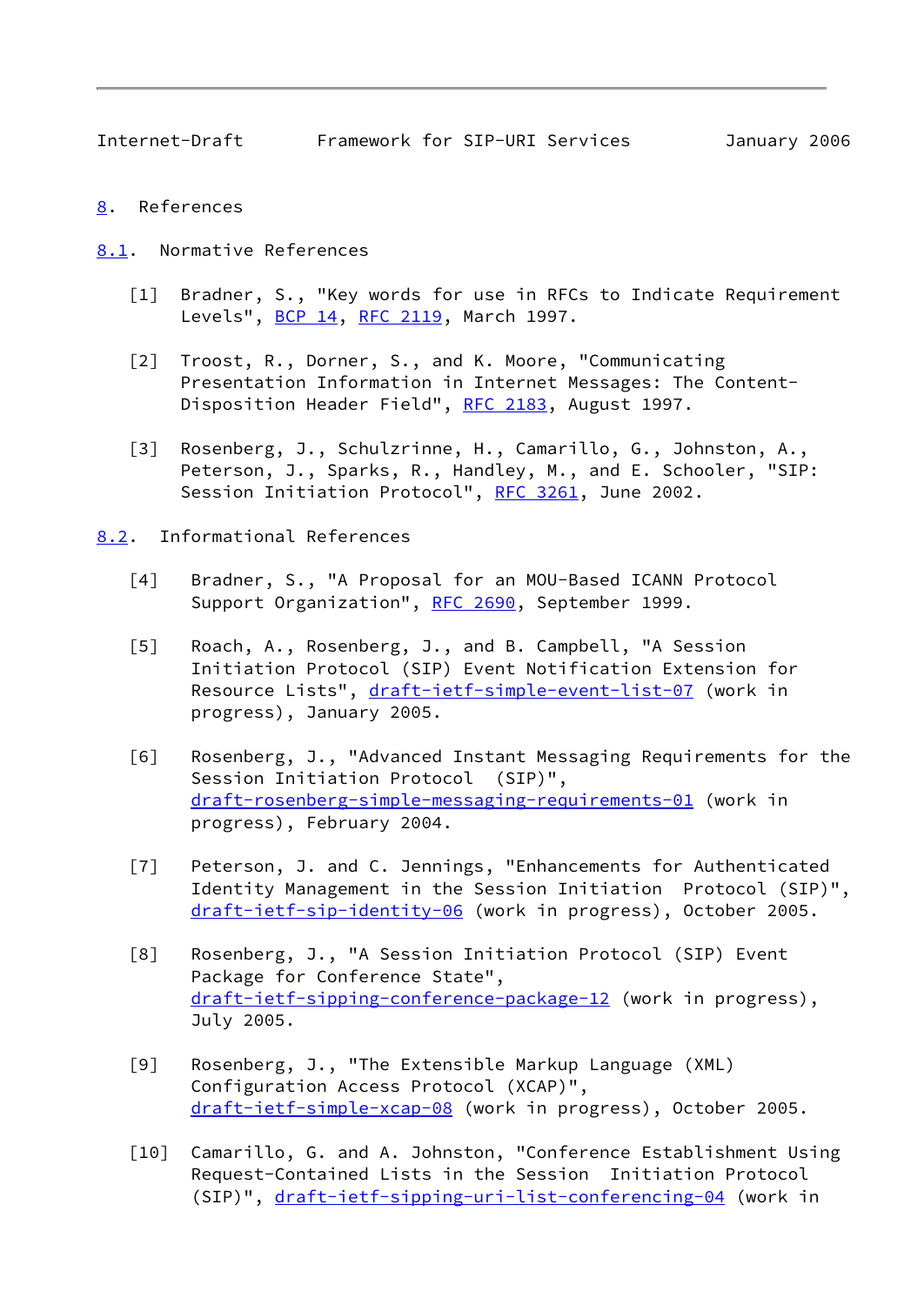| Camarillo & Roach | Expires August 3, 2006 | [Page 9] |
|-------------------|------------------------|----------|
|-------------------|------------------------|----------|

|  | Internet-Draft |  |  | Framework for SIP-URI Services | January 2006 |  |
|--|----------------|--|--|--------------------------------|--------------|--|
|--|----------------|--|--|--------------------------------|--------------|--|

- <span id="page-10-0"></span> [11] Camarillo, G., "Refering to Multiple Resources in the Session Initiation Protocol (SIP)", [draft-ietf-sipping-multiple-refer-04](https://datatracker.ietf.org/doc/pdf/draft-ietf-sipping-multiple-refer-04) (work in progress), October 2005.
- <span id="page-10-1"></span> [12] Garcia-Martin, M. and G. Camarillo, "Multiple-Recipient MESSAGE Requests in the Session Initiation Protocol (SIP)", [draft-ietf-sipping-uri-list-message-05](https://datatracker.ietf.org/doc/pdf/draft-ietf-sipping-uri-list-message-05) (work in progress), January 2006.
- <span id="page-10-2"></span> [13] Camarillo, G., "Subscriptions to Request-Contained Resource Lists in the Session Initiation Protocol (SIP)", [draft-ietf-sipping-uri-list-subscribe-04](https://datatracker.ietf.org/doc/pdf/draft-ietf-sipping-uri-list-subscribe-04) (work in progress), October 2005.
- <span id="page-10-3"></span> [14] Rosenberg, J., "A Framework for Consent-Based Communications in the Session Initiation Protocol (SIP)", [draft-ietf-sipping-consent-framework-03](https://datatracker.ietf.org/doc/pdf/draft-ietf-sipping-consent-framework-03) (work in progress), October 2005.
- <span id="page-10-4"></span> [15] Rosenberg, J., "Requirements for Consent-Based Communications in the Session Initiation Protocol (SIP)", [draft-ietf-sipping-consent-reqs-04](https://datatracker.ietf.org/doc/pdf/draft-ietf-sipping-consent-reqs-04) (work in progress), January 2006.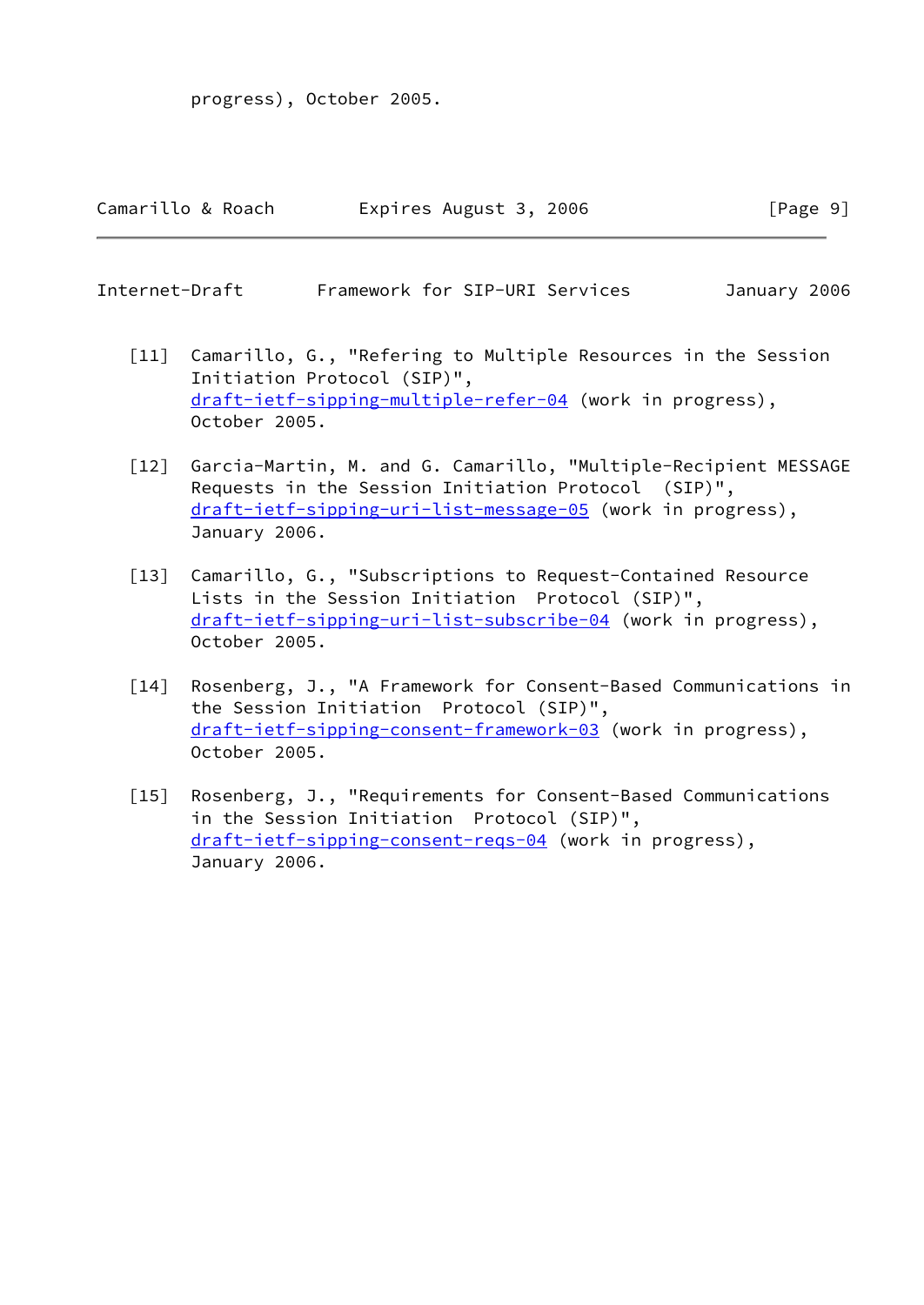| Camarillo & Roach | Expires August 3, 2006 | [Page 10] |
|-------------------|------------------------|-----------|
|-------------------|------------------------|-----------|

<span id="page-11-0"></span>Internet-Draft Framework for SIP-URI Services January 2006

Authors' Addresses

 Gonzalo Camarillo Ericsson Hirsalantie 11 Jorvas 02420 Finland

Email: Gonzalo.Camarillo@ericsson.com

 Adam Roach Estacado Systems Dallas, TX US

Email: adam@estacado.net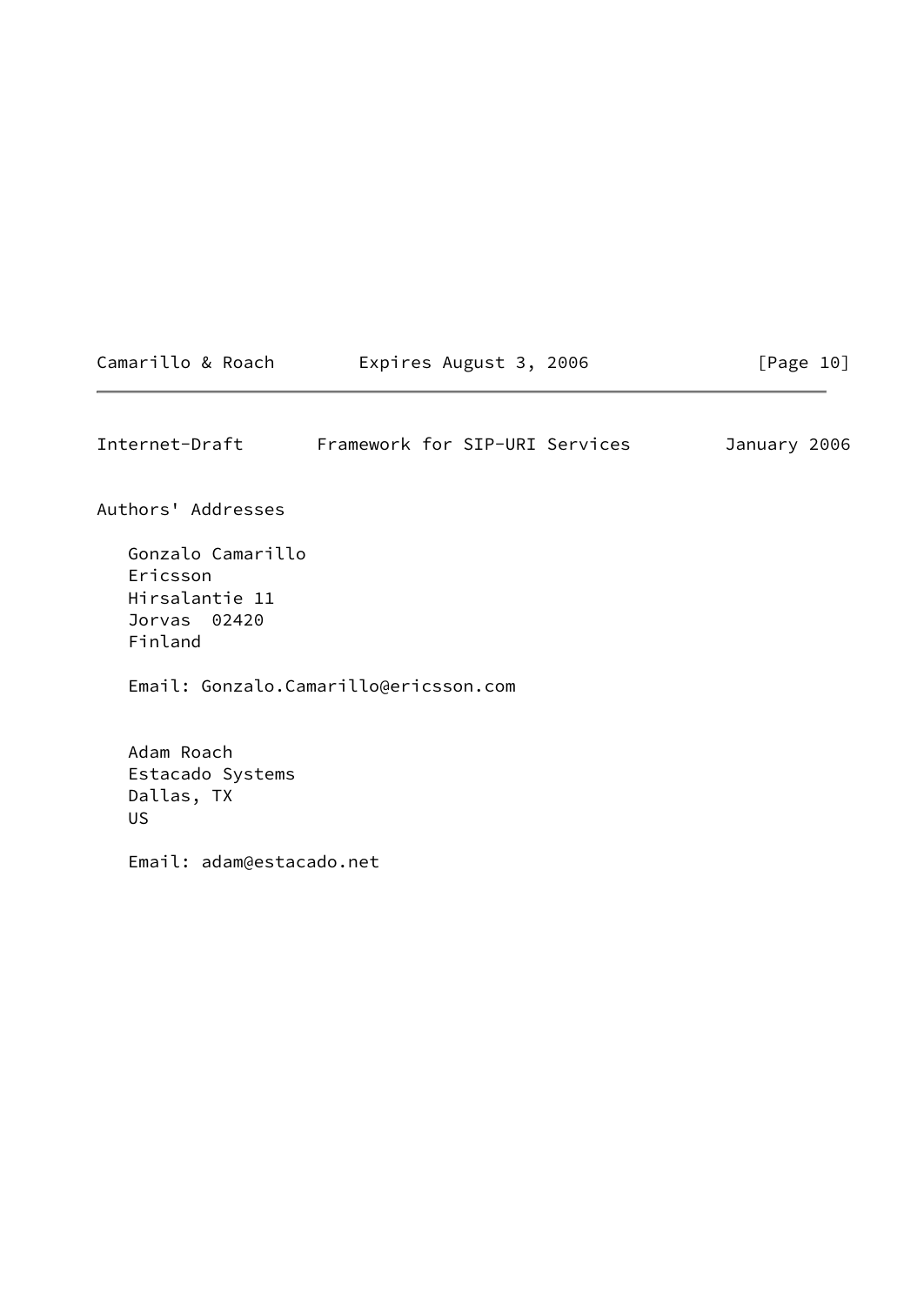Camarillo & Roach expires August 3, 2006 [Page 11]

<span id="page-12-0"></span>Internet-Draft Framework for SIP-URI Services January 2006

## Intellectual Property Statement

 The IETF takes no position regarding the validity or scope of any Intellectual Property Rights or other rights that might be claimed to pertain to the implementation or use of the technology described in this document or the extent to which any license under such rights might or might not be available; nor does it represent that it has made any independent effort to identify any such rights. Information on the procedures with respect to rights in RFC documents can be found in [BCP 78](https://datatracker.ietf.org/doc/pdf/bcp78) and [BCP 79](https://datatracker.ietf.org/doc/pdf/bcp79).

 Copies of IPR disclosures made to the IETF Secretariat and any assurances of licenses to be made available, or the result of an attempt made to obtain a general license or permission for the use of such proprietary rights by implementers or users of this specification can be obtained from the IETF on-line IPR repository at <http://www.ietf.org/ipr>.

 The IETF invites any interested party to bring to its attention any copyrights, patents or patent applications, or other proprietary rights that may cover technology that may be required to implement this standard. Please address the information to the IETF at ietf-ipr@ietf.org.